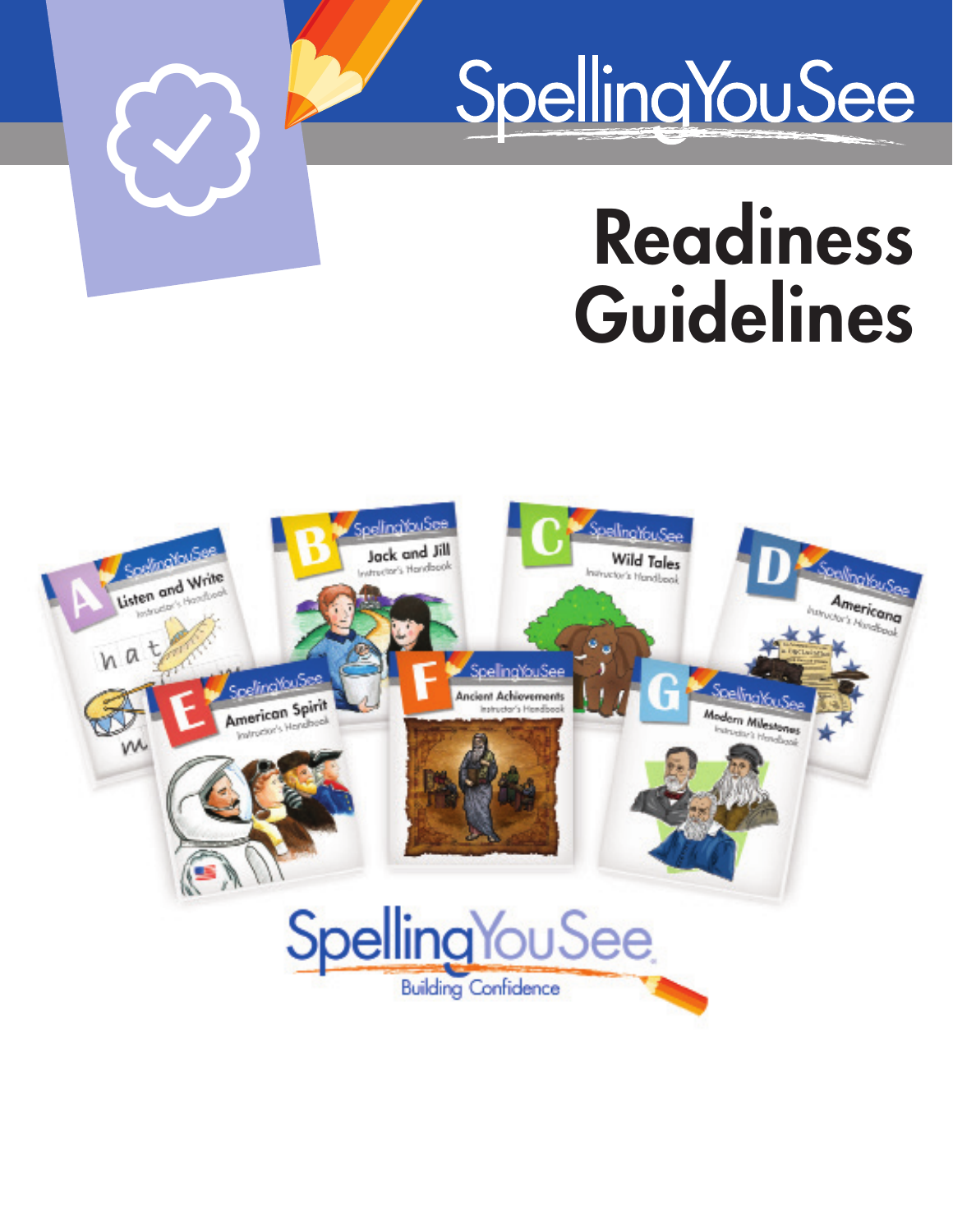*Spelling You See* uses research-based techniques to help a student develop the visual recall for commonly spelled words that is the hallmark of a confident, competent speller.

Children learning to spell in English advance through certain sequential stages and sets of skills. Students will show spelling improvement over time as *Spelling You See* moves them through these stages*.* Levels contain engaging rhymes and non-fiction passages on different topics such as animals or American history. Select a level based on the readiness guidelines, not what topic interests your student the most.

The reading passages in Spelling You See should be very easy for your student. This is intentional. Students can't focus on the letter patterns in words if they are struggling to understand what they are reading. Spelling skills typically lag behind reading by about two years. Therefore, do not use the student's reading level to find an "equivalent" spelling level. Use the guidelines below to find the best placement for your student.

Please Note: If you have an older student who is struggling with spelling, you may benefit from speaking with a placement specialist. *Spelling You See* is not grade-based and placement can be fine-tuned to meet an individual student's needs. Contact Demme Learning at 888-854-6284 and select 1 when prompted, or use the chat feature on the website and select "Chat with a Placement Specialist."

#### General Instructions

Read over the questions for each level and decide which level you think might be the most appropriate.

Use the instructions given for that level to assess your student's readiness.

Contact a Placement Specialist with questions.

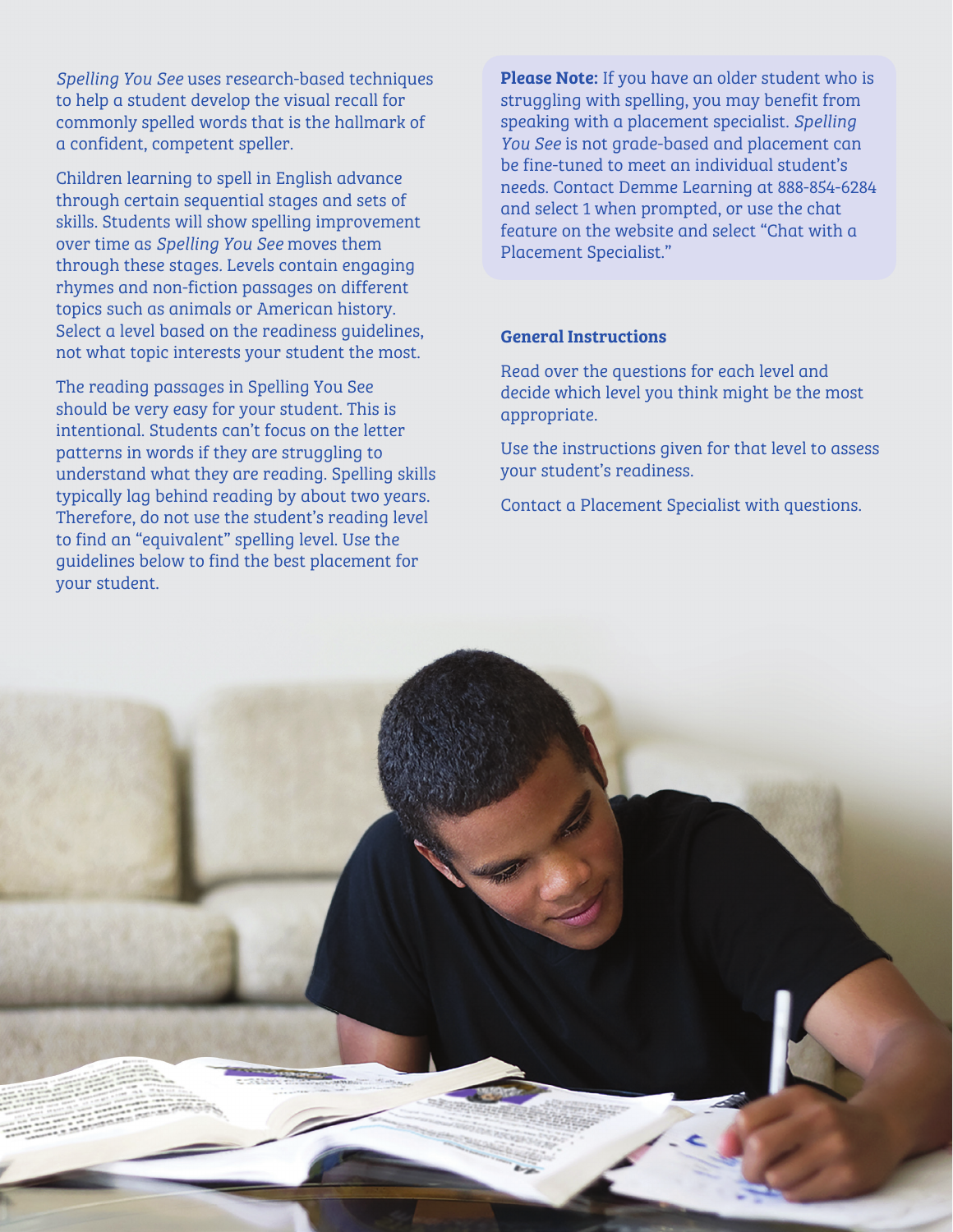### *Listen and Write* **Check if your student is ready for**

*Listen and Write* will provide lots of practice in writing individual letters and in hearing the sounds that letters make in simple words. This level is for a beginning reader who is still learning letter names and sounds and how to hold a pencil properly when writing.

*If you answer "Yes" to these four questions, your student is ready to begin* **Listen and Write***.*

- **Can my student focus on a worksheet for at least 10 minutes?**
- **Can my student identify most of the letters of the alphabet?**
- **Can my student hold a pencil and write a three-letter word?**
- **Does my student understand that letters make sounds?**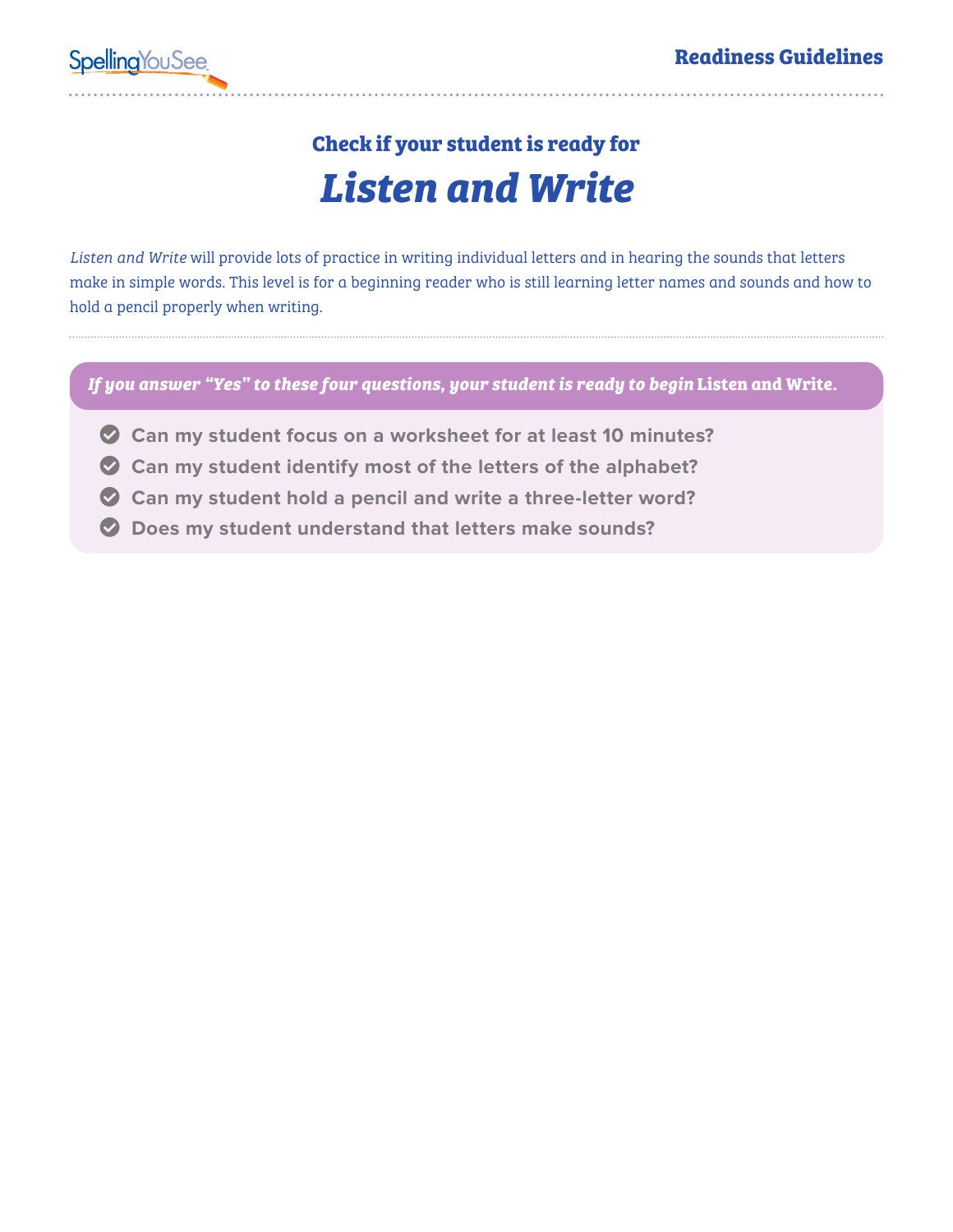### *Jack and Jill* **Check if your student is ready for**

*Jack and Jill* provides practice in writing individual letters and in hearing the sounds that letters make in simple words. It will also provide opportunities for students to study words in the context of nursery rhymes by marking letter patterns, copying words and passages, and writing from dictation.

This level is for the student who prints easily with lowercase letters and who knows most letter sounds, including long and short vowels.

*Jack and Jill* uses nursery rhymes because they provide a great deal of wordplay in a short passage. They include rhyming, alliteration, and, most importantly, a recognizable context that is essential to fostering confidence in an emerging reader.

#### *If you answer "Yes" to these four questions, your student is ready to begin Jack and Jill.*

- **Can my student focus on a worksheet for at least 10 minutes?**
- **Can my student hold a pencil and write a sentence?**
- **Can my student give the sounds for most letters, including both long and short vowel sounds?**
- **Is my student beginning to read books like Hop on Pop by Dr. Seuss?**

If you answer "No" to any of the questions above, try the readiness guidelines for the previous level, *Listen and Write*.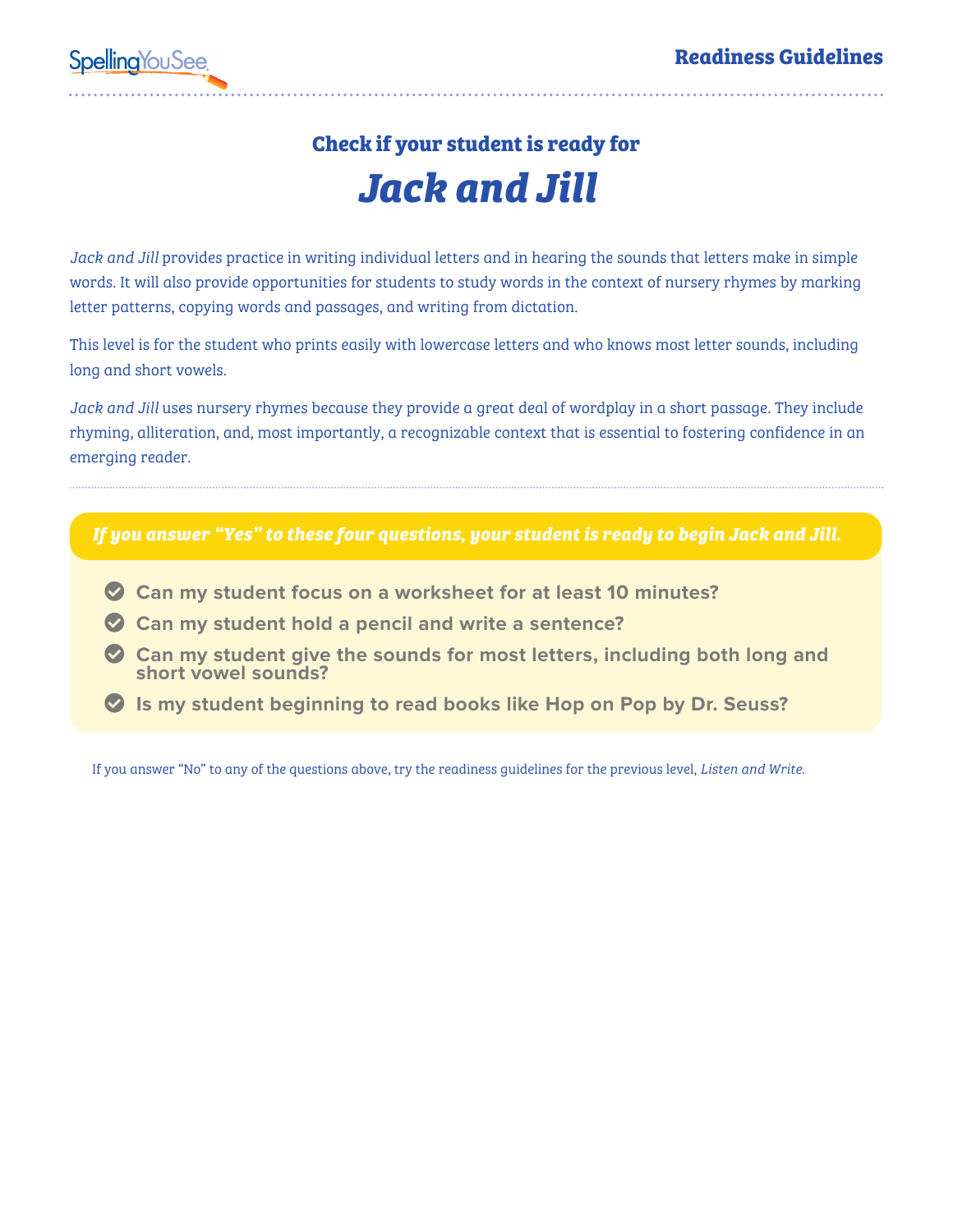### *Wild Tales* **Check if your student is ready for**

*Wild Tales* provides opportunities for students to study words in the context of factual passages about animals. Students mark various letter patterns, copy passages, and produce their own compositions or drawings. They also practice writing the passages from dictation with assistance. This level is for a student who knows letter sounds and can spell many common words correctly.

*Read the passage below to your student, asking them to follow along.*

**Some sheep are wild. Bighorn sheep live on mountains and high hills. Male sheep are called rams. The bighorn rams have huge horns. They use their horns to fight each other. Flocks of sheep eat grass in the meadows. They climb steep hills to find more food.**

### *Ask your student to read the passage aloud by themselves.*

*Dictate the following list of words, one at a time, to your student, asking them to write the words on a piece of paper.*

| sheep | called       | horns        | they | fight |
|-------|--------------|--------------|------|-------|
| eat   | <b>grass</b> | <b>hills</b> | find | food  |

### *If you answer "Yes" to these three questions, your student is ready to begin Wild Tales.*

- **Can my student write two or three sentences at a time?**
- **Was my student able to read the paragraph aloud without sounding words out or pausing? Note that the paragraph is written at the minimum reading level for Wild Tales.**
- **Was my student able to spell correctly eight of the ten listed words?**

If you answer "No" to any of the questions above, try the readiness guidelines for the previous level, *Jack and Jill*.

NOTE: If your student is aged 10 or above and can read the passage but did not correctly spell eight of the ten listed words, please reach out for a consultation. Call us at 888-854-6284 (option 1) or use the chat feature on spellingyousee.com and select "Chat with a Placement Specialist."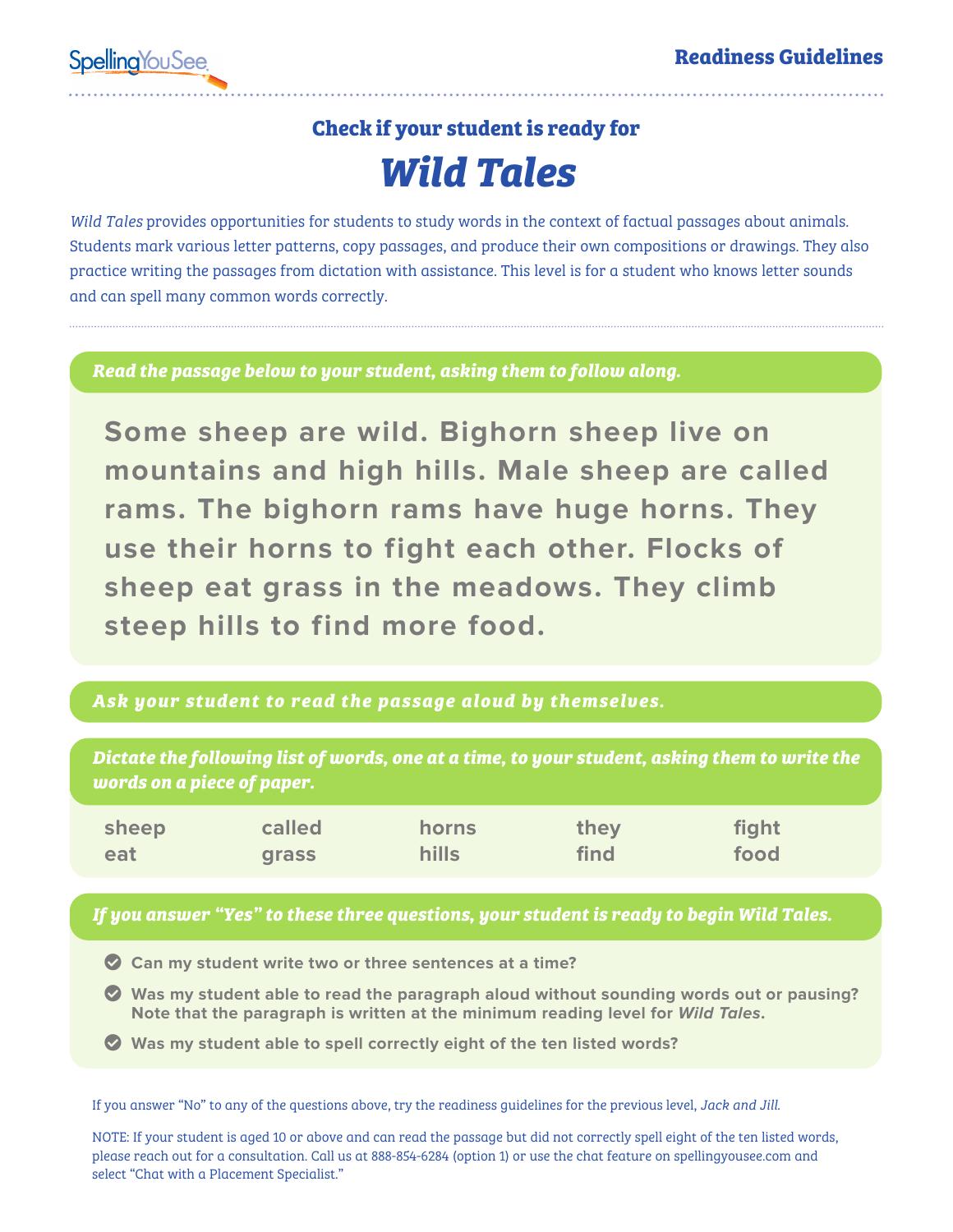### *Americana* **Check if your student is ready for**

*Americana* provides opportunities for students to study words in the context of factual passages about events and people in American history. Students mark various letter patterns, copy passages, and practice writing the passages from dictation. This level is for a proficient reader with gradually improving spelling skills.

*Americana* may be appropriate for an older student who reads well at this level but whose spelling skills are not equivalent. Contact a Placement Specialist to discuss the best fit for your student.

*Read the passage below to your student, asking them to follow along.*

**Seahorses are fish, but they are not like other fish. Seahorses swim upright. They have a curved neck. They do not have scales. Their fins are very small, so they swim poorly. A seahorse uses its tail to hold onto sea grasses. A group of seahorses is called a herd—just like a herd of horses!**

### *Ask your student to read the passage aloud by themselves.*

*Dictate the following list of words, one at a time, to your student, asking them to write the words on a piece of paper.*

| fish | other | neck  | tail  | herd   |
|------|-------|-------|-------|--------|
| like | swim  | small | group | horses |

#### *If you answer "Yes" to these three questions, your student is ready to begin Americana.*

- **Can my student write two or three sentences at a time?**
- **Was my student able to read the paragraph aloud without sounding words out or pausing? Note that the paragraph is written at the minimum reading level for Americana.**
- **Was my student able to spell correctly eight of the ten listed words?**

If you answer "No" to any of the questions above, try the readiness guidelines for the previous level, *Wild Tales*.

NOTE: If your student is aged 10 or above and can read the passage but did not correctly spell eight of the ten listed words, please reach out for a consultation. Call us at 888-854-6284 (option 1) or use the chat feature on spellingyousee.com and select "Chat with a Placement Specialist."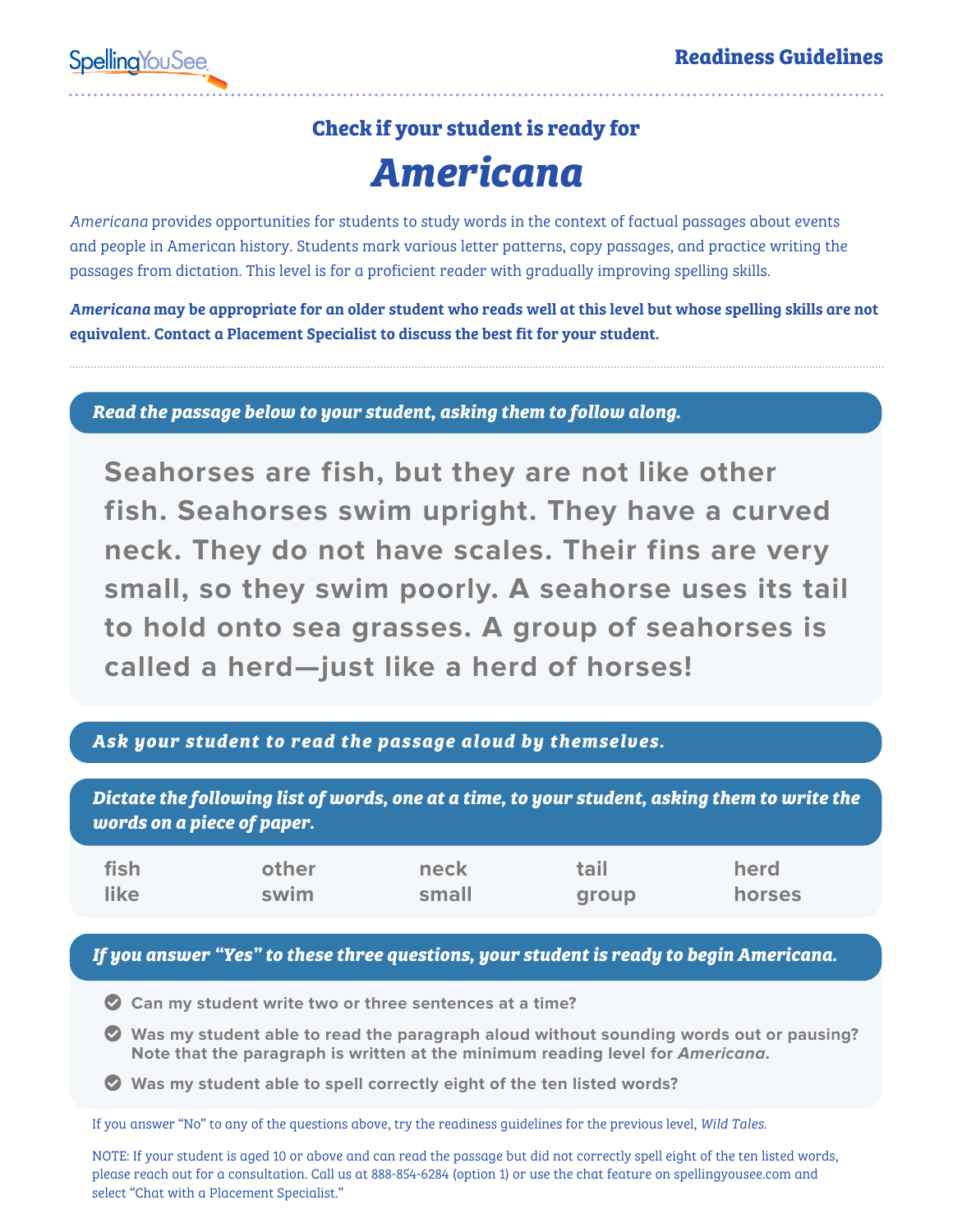### *American Spirit* **Check if your student is ready for**

*American Spirit* uses Spelling You See's core activities of marking various letter patterns, copywork, and writing the passages from dictation. Students will read about various people and events from American history. This level is for a student who spells many common words confidently, with an emphasis on the mastery of everyday words and experience with English's many irregular letter patterns. Remember, the reading passages should be very easy for your student. That is intentional, to allow them to focus on spelling.

*Read the passage below to your student, asking them to follow along.*

**As a young man, Johnny Appleseed learned how to grow apple trees. When settlers moved into Ohio and Indiana, he planted orchards for them. He also planted orchards of his own and sold trees. Johnny lived simply. He had no house. He walked from place to place. His clothes were ragged. He is remembered for helping many needy people.**

### *Ask your student to read the passage aloud by themselves.*

*Dictate the following list of words, one at a time, to your student, asking them to write the words on a piece of paper.* **young learned apple settlers planted simply house walked clothes people**

*If you answer "Yes" to these three questions, your student is ready to begin American Spirit.*

- **Can my student write for 10 minutes at a time?**
- **Was my student able to read the paragraph aloud without sounding words out or pausing? Note that the paragraph is written at the minimum reading level for American Spirit.**
- **Was my student able to spell correctly eight of the ten listed words?**

If you answer "No" to any of the questions above, try the readiness guidelines for the previous level, *Americana*. A student who struggles with spelling should not be placed higher than *American Spirit*, regardless of their level of reading proficiency.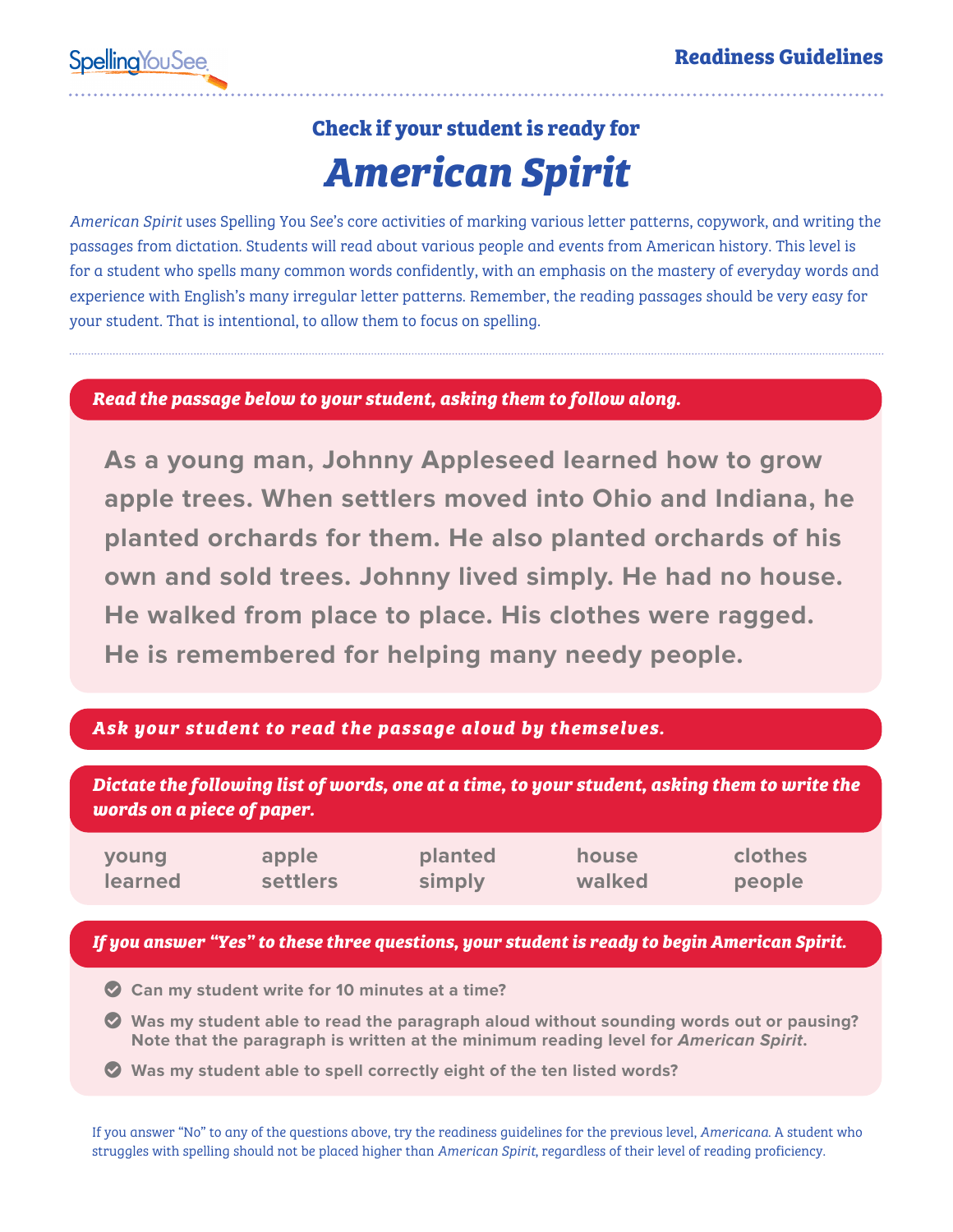### *Ancient Achievements* **Check if your student is ready for**

*Ancient Achievements* provides continued word practice using core activities of marking letter patterns, copywork, and dictation while gradually increasing reading level. Students will read about fascinating topics from long ago, like cave paintings, Viking ships, and the travels of Marco Polo. At the same time, students are introduced to interesting facts about word roots and more advanced word patterns. It is designed as a bridge to the next stage of spelling.

#### *Read the passage below to your student, asking them to follow along.*

The man's first name is pronounced Fy-lo (rhymes with high-low).

**Philo was very interested in electronics. When he was a teenager, he found a stash of science magazines. He studied them carefully. He learned that scientists were trying to make a new machine. It would use electricity to send and show pictures. He thought about it. He talked with his science teachers. One day he drew a picture on the chalkboard. It showed how a television could work. Philo Farnsworth's plan was the first idea that worked.**

### *Ask your student to read the passage aloud by themselves.*

*Dictate the following list of words, one at a time, to your student, asking them to write the words on a piece of paper.*

**interested science**

**magazines studied**

**electricity pictures**

**thought teachers** **television idea**

#### *If you answer "Yes" to these three questions, your student is ready to begin Ancient Achievements.*

- **Can my student write for 10 minutes at a time?**
- **Was my student able to read the paragraph aloud without sounding words out or pausing? Note that the paragraph is written at the minimum reading level for Ancient Achievements.**
- **Was my student able to spell correctly eight of the ten listed words?**

If you answer "No" to any of the questions above, try the readiness guidelines for the previous level, *American Spirit.*